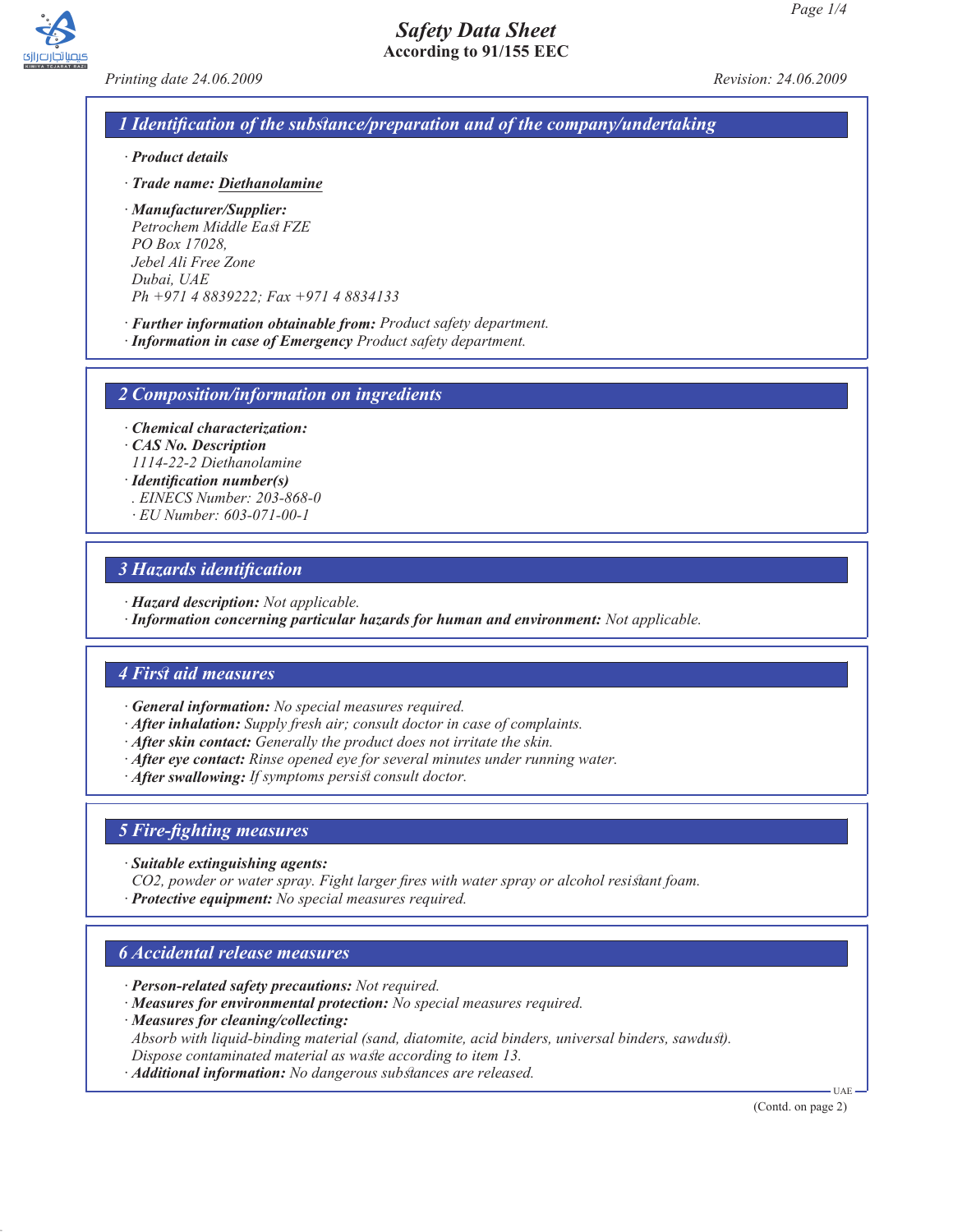*Printing date 24.06.2009 Revision: 24.06.2009*

(Contd. of page 1)

#### *Trade name: Diethanolamine*

*7 Handling and storage*

- *· Handling:*
- *· Information for safe handling:*
- *· Handling:*
- *· Information for safe handling: No special requirement*
- *· Information about fire and explosion protection: No special measures required. · Storage:*
- *· Requirements to be met by storerooms and receptacles: No special requirements.*
- *· Information about storage in one common storage facility: Not required.*
- *· Further information about storage conditions: None.*
- *· Information about fire and explosion protection: No special measures required.*
- *· Storage:*
- *· Requirements to be met by storerooms and receptacles: No special requirements.*
- *· Information about storage in one common storage facility: Not required.*
- *· Further information about storage conditions: None.*

#### *8 Exposure controls/personal protection*

*· Additional information about design of technical facilities: No further data; see item 7.*

- *· Ingredients with limit values that require monitoring at the workplace: Not required.*
- *· Additional information: The lists valid during the making were used as basis.*
- *· Personal protective equipment:*
- *· General protective and hygienic measures:*
- *The usual precautionary measures are to be adhered to when handling chemicals.*
- *· Respiratory protection: Not required.*
- *· Protection of hands:*
- *The glove material has to be impermeable and resistant to the product/ the substance/ the preparation.*

*Due to missing tests no recommendation to the glove material can be given for the product/ the preparation/ the chemical mixture.*

*Selection of the glove material on consideration of the penetration times, rates of diffusion and the degradation*

*· Material of gloves*

*The selection of the suitable gloves does not only depend on the material, but also on further marks of quality and varies from manufacturer to manufacturer.*

*· Penetration time of glove material*

*The exact break through time has to be found out by the manufacturer of the protective gloves and has to be observed.*

*· Eye protection: Not required.*

| <b>General Information</b>  |                                            |  |
|-----------------------------|--------------------------------------------|--|
| Form:                       | Fluid                                      |  |
| Colour:                     | <i>Colourless</i>                          |  |
| Odour:                      | <i>Characteristic</i>                      |  |
|                             | Ammonia-like                               |  |
| $\cdot$ Change in condition |                                            |  |
|                             | Melting point/Melting range: Undetermined. |  |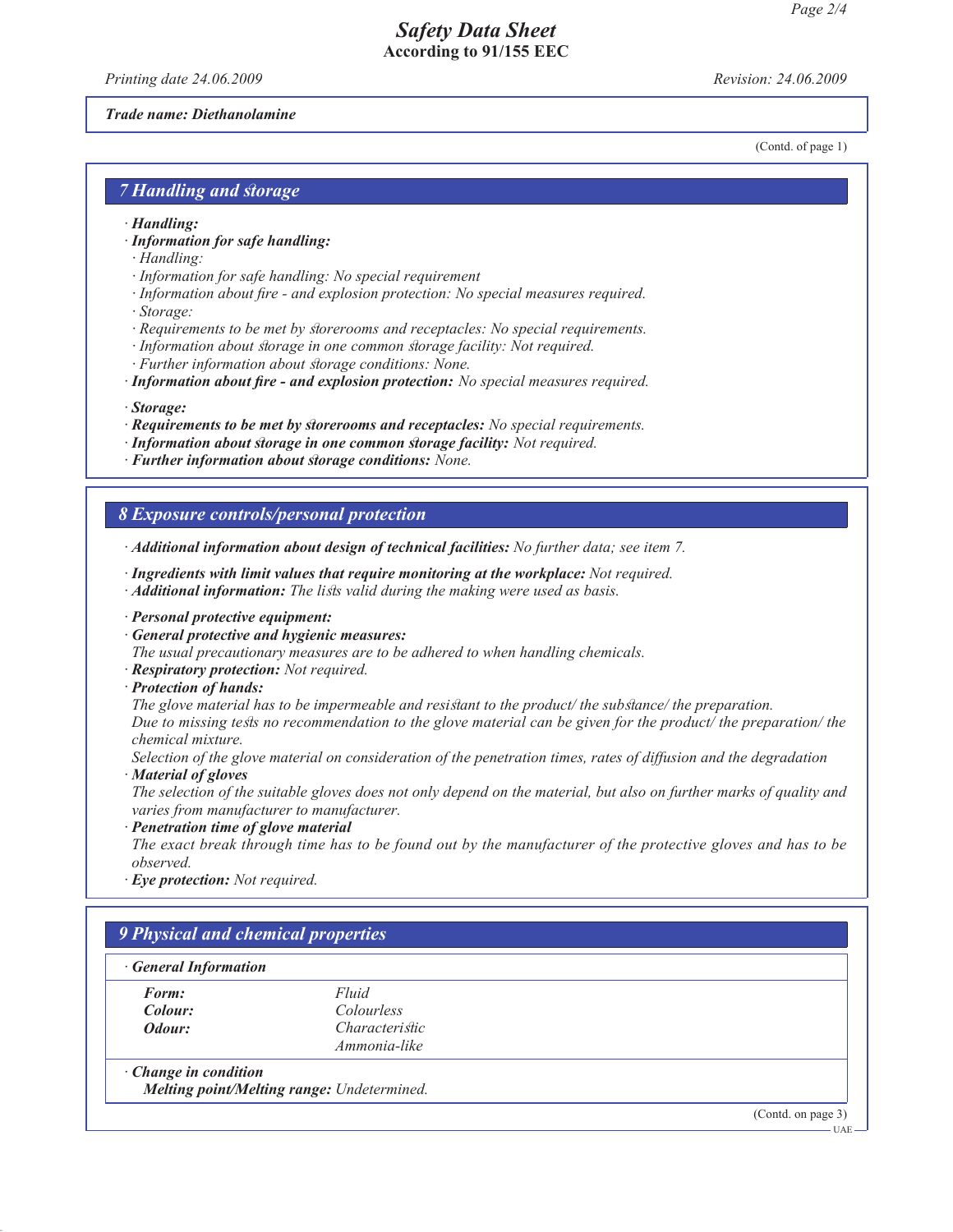*Printing date 24.06.2009 Revision: 24.06.2009*

*Trade name: Diethanolamine*

|                                                                      |                                               | (Contd. of page 2) |
|----------------------------------------------------------------------|-----------------------------------------------|--------------------|
| <b>Boiling point/Boiling range:</b> Undetermined.                    |                                               |                    |
| $\cdot$ Flash point:                                                 | Not applicable.                               |                    |
| · Danger of explosion:                                               | Product does not present an explosion hazard. |                    |
| $\cdot$ Density:                                                     | Not determined                                |                    |
| $\cdot$ Solubility in / Miscibility with<br>water at $20^{\circ}$ C: | $954$ g/l                                     |                    |
|                                                                      |                                               |                    |

#### *10 Stability and reactivity*

*· Thermal decomposition / conditions to be avoided: No decomposition if used according to specifications.*

- *· Dangerous reactions No dangerous reactions known.*
- *· Dangerous decomposition products: No dangerous decomposition products known.*

#### *11 Toxicological information*

- *· Acute toxicity:*
- *· Primary irritant effect:*
- *· on the skin: No irritant effect.*
- *· on the eye: No irritating effect.*
- *· Sensitization: No sensitizing effects known.*
- *· Additional toxicological information:*

*When used and handled according to specifications, the product does not have any harmful effects to our experience and the information provided to us.*

*The substance is not subject to classification according to the latest version of the EU lists.*

# *13 Disposal considerations*

*· Product:*

- *· Recommendation Smaller quantities can be disposed of with household waste.*
- *· Uncleaned packaging:*
- *· Recommendation: Disposal must be made according to official regulations.*

# *14 Transport information*

- *· Maritime transport IMDG:*
- *· Marine pollutant: No*

# *15 Regulatory information*

- *· Labelling according to EU guidelines:*
- *Observe the general safety regulations when handling chemicals. The substance is not subject to classification according to EU lists and other sources of literature known to us.*

(Contd. on page 4)

UAE